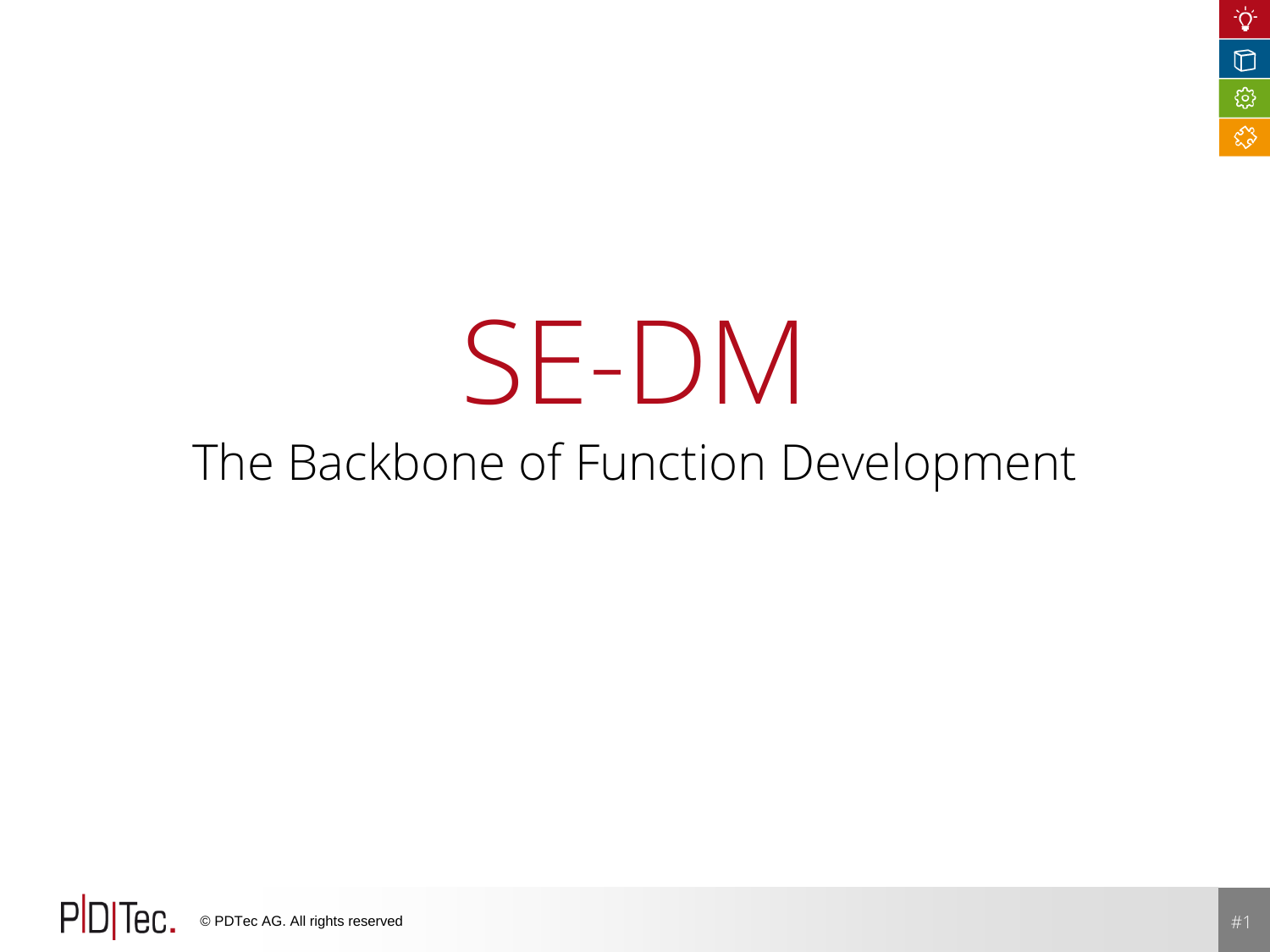Systems Engineering on Product Level



٠Ö

 $\mathbb D$ 

छु

ళ్లిక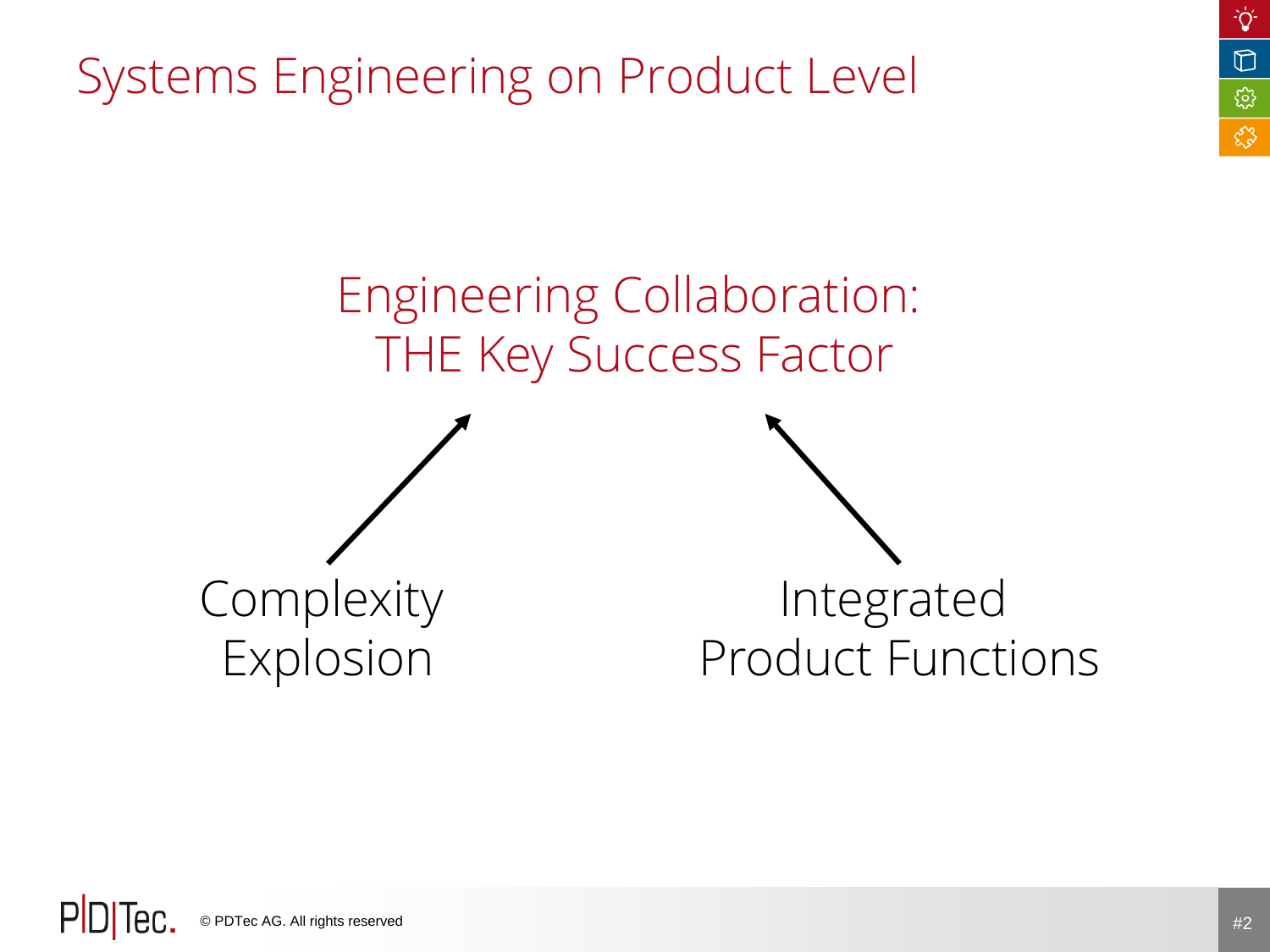How to collaborate?

Simulation Methods Many…

Departments

# Processes Ways of Working

Keep them as they are. For now.

PD lec. © PDTec AG. All rights reserved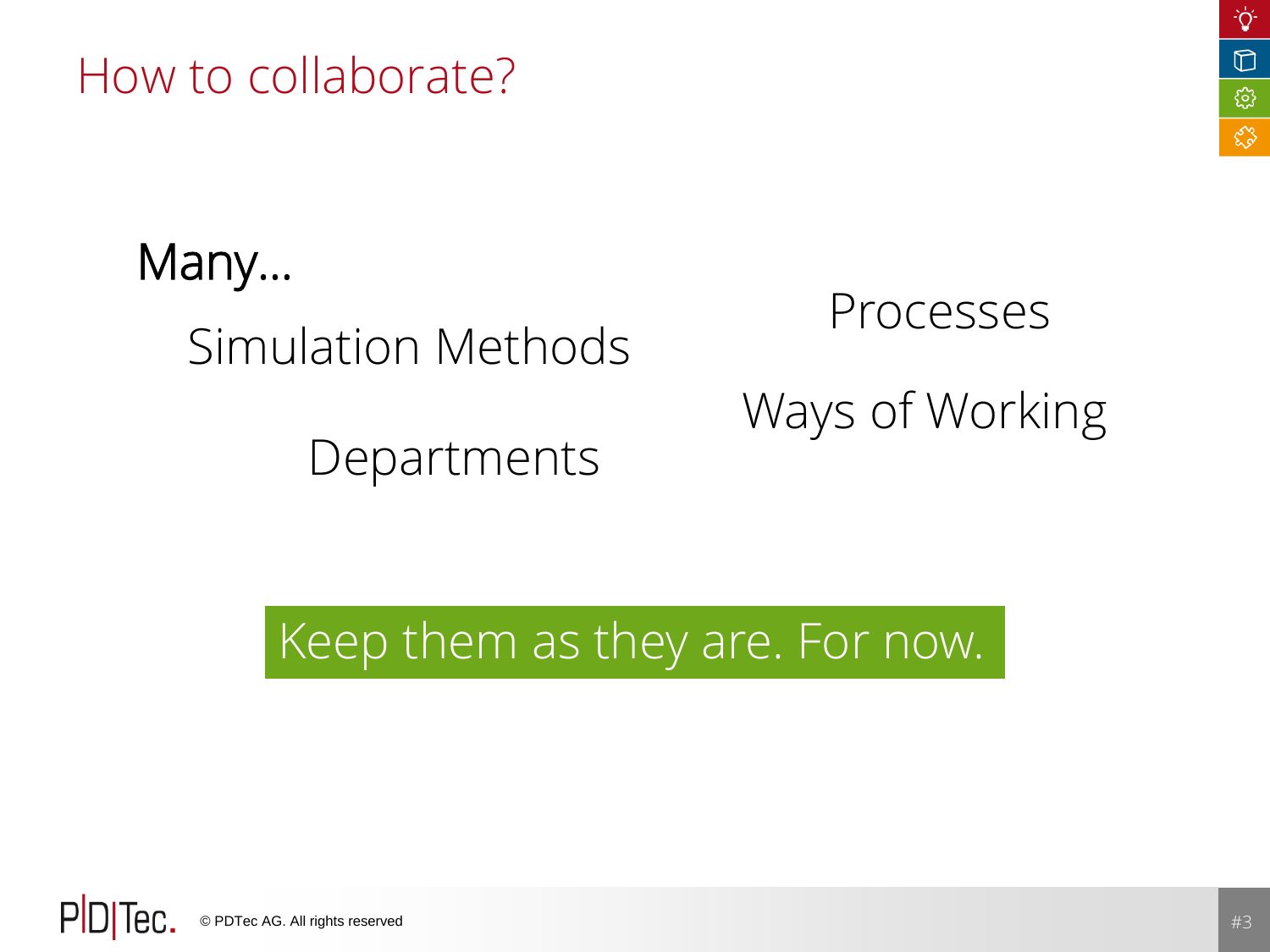### Transition by Design

- 1. SE-DM backbone unifies data sources with a common service. Departments keep their local processes.
- 2. Add basic collaboration functions in engineering tools with PDTec Interface Modules or just use our Web Client
	- $\rightarrow$  Work of other domains & departments visible to users  $\rightarrow$  Easier, intensified collaboration
- 3. Gradually streamline collaboration processes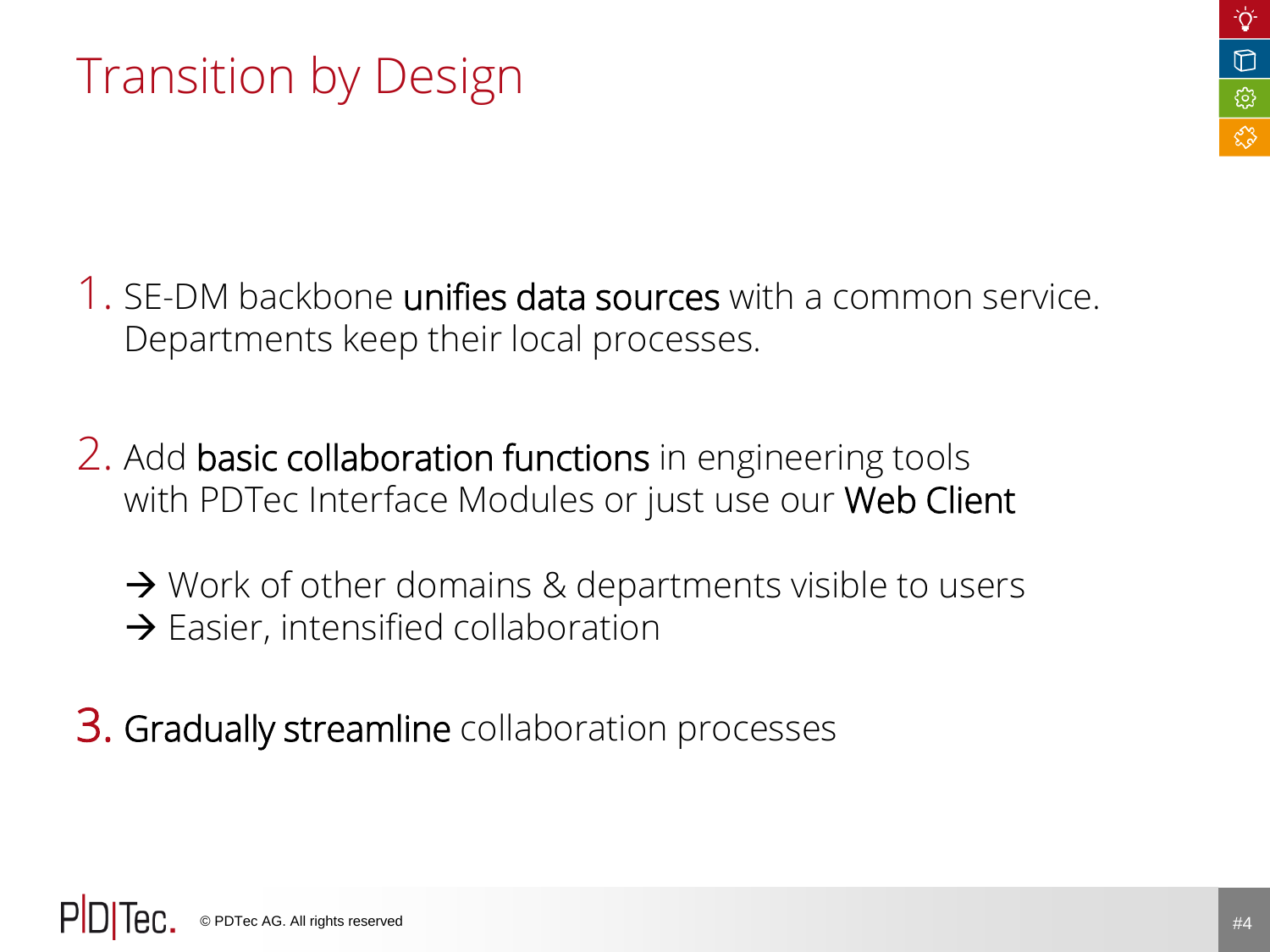### SE-DM Architecture



۰Ö

 $\mathbb{D}$ 

छु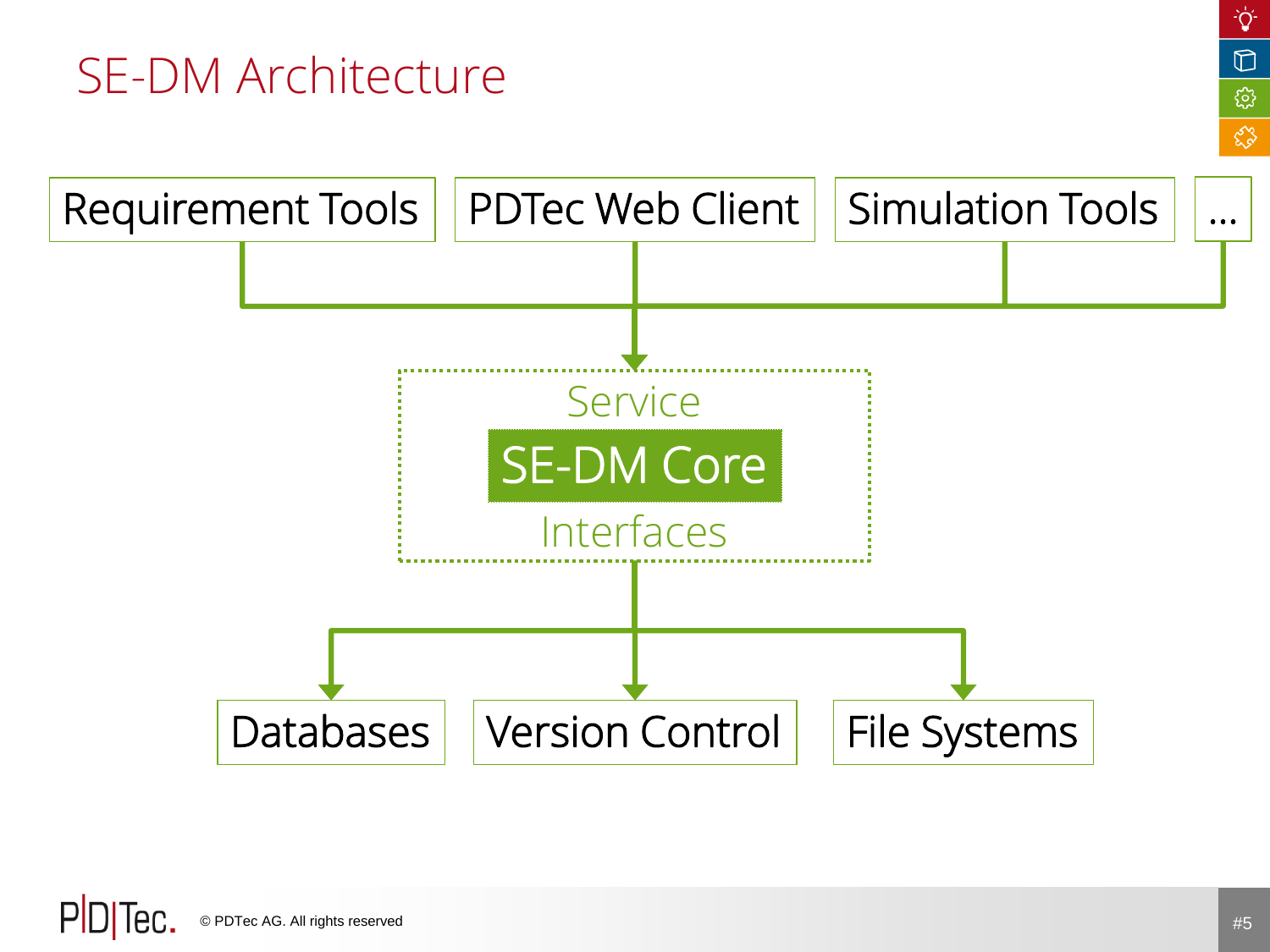### PDTec Web Client

|                                                               | 谷                                               | Models<br><b>Signals</b>                                              |         | System Architecture<br><b>Parameters</b>    |      |                         |       | <b>Model Configurations</b>                                   | <b>Baselines</b> | Administration | ? | PDTec.                                                                  |
|---------------------------------------------------------------|-------------------------------------------------|-----------------------------------------------------------------------|---------|---------------------------------------------|------|-------------------------|-------|---------------------------------------------------------------|------------------|----------------|---|-------------------------------------------------------------------------|
| $7\frac{1}{2}$<br>Parameter Sets Drivetrain E161 V1<br>Create |                                                 |                                                                       |         |                                             |      |                         |       |                                                               |                  |                |   | ポ                                                                       |
|                                                               | ì,                                              | <b>Parameter Values</b>                                               |         |                                             |      | Value                   |       |                                                               | Created          |                |   | General                                                                 |
|                                                               | D                                               | <b>Defining Parameter</b><br>MiddleToRearDifferentialShaftLength   V1 | Version | Name<br>MiddleToRearDifferentialShaftLength | Unit | Range<br>mm 600-900 632 | Value | Description<br>-10 mm to E160 (8x mph vibrations              | by<br>jaksch     |                |   | ₩                                                                       |
|                                                               |                                                 | GearboxToMiddleShaftLength                                            | V1      | GearboxToMiddleShaftLength                  |      | mm 600-900 825          |       | virtually non-existent!)<br>as defined in post-Idiada session | jaksch           |                |   | <b>Derived</b>                                                          |
|                                                               |                                                 |                                                                       |         |                                             |      |                         |       |                                                               |                  |                |   |                                                                         |
|                                                               |                                                 |                                                                       |         |                                             |      |                         |       |                                                               |                  |                |   | ssues                                                                   |
|                                                               |                                                 |                                                                       |         |                                             |      |                         |       |                                                               |                  |                |   | $\begin{array}{c c} \hline \textbf{A} & \textbf{O} \end{array}$<br>ਸ਼ਿ⊟ |
|                                                               | A clean interface to all SF-DM functions.       |                                                                       |         |                                             |      |                         |       |                                                               |                  |                |   |                                                                         |
|                                                               |                                                 |                                                                       |         |                                             |      |                         |       |                                                               |                  |                |   |                                                                         |
|                                                               |                                                 |                                                                       |         |                                             |      |                         |       |                                                               |                  |                |   |                                                                         |
|                                                               | Use it for                                      |                                                                       |         |                                             |      |                         |       |                                                               |                  |                |   |                                                                         |
|                                                               |                                                 |                                                                       |         |                                             |      |                         |       |                                                               |                  |                |   |                                                                         |
| $\mathcal{L}_{\mathcal{A}}$                                   | supplier access                                 |                                                                       |         |                                             |      |                         |       |                                                               |                  |                |   |                                                                         |
| $\mathcal{L}_{\mathcal{A}}$                                   | management overview                             |                                                                       |         |                                             |      |                         |       |                                                               |                  |                |   |                                                                         |
| $\mathcal{L}_{\mathcal{A}}$                                   | a simple alternative to custom tool interfaces. |                                                                       |         |                                             |      |                         |       |                                                               |                  |                |   |                                                                         |
|                                                               |                                                 |                                                                       |         |                                             |      |                         |       |                                                               |                  |                |   |                                                                         |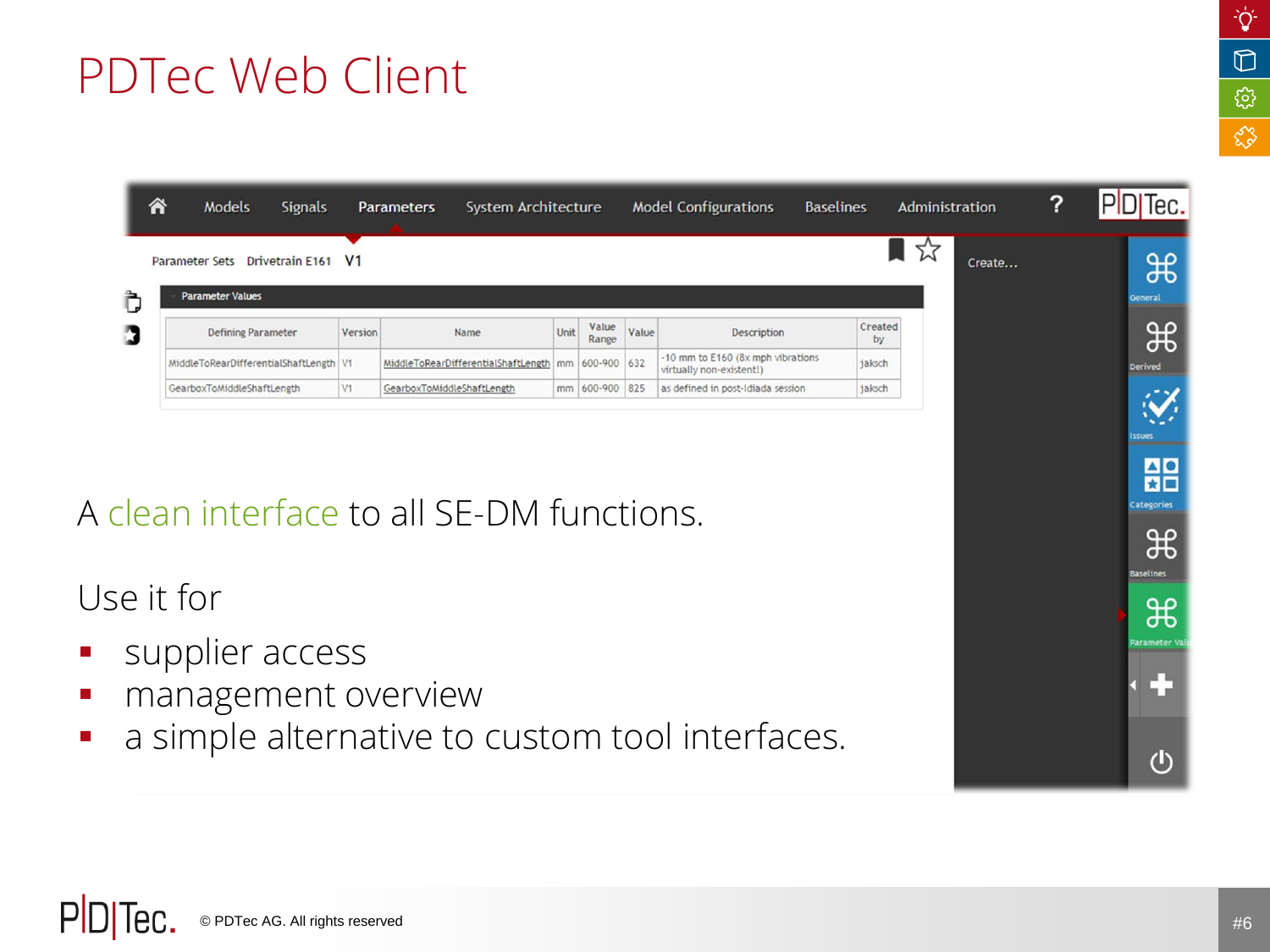

### Technology

- Based on established PDTec ice.NET platform
- Enterprise-level scalable system
- Interfaces to common version control & requirements systems available.
- **PDTec provides customized interfaces** and integration consulting for your engineering tools.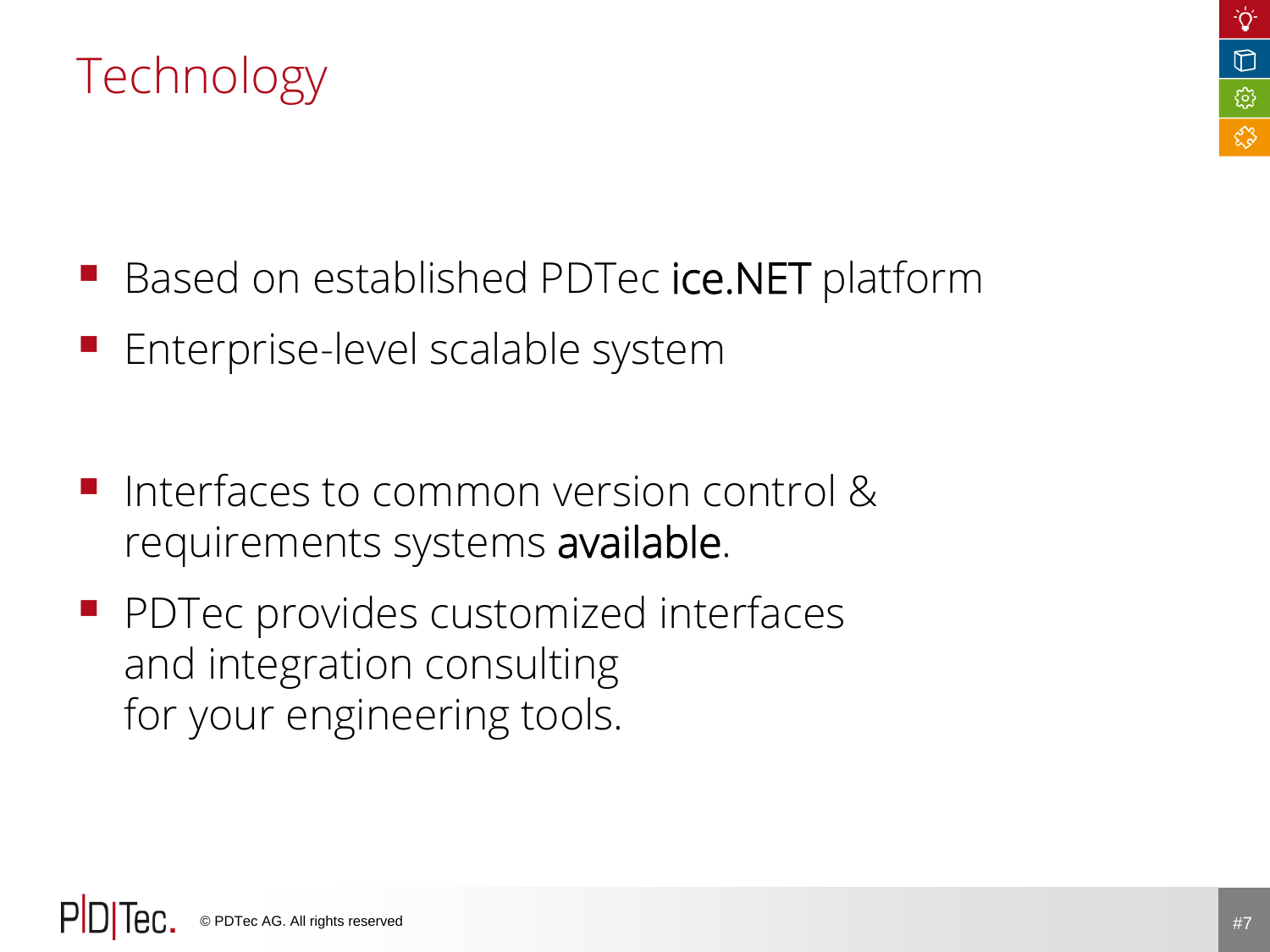#### ۰ö  $\mathbb D$ **ES** 83

### Productivity Scope

### Collaborate on

- function data
- **n**odels
- **P** parameter sets
- **Configurations**
- system architectures
- Use our simple, yet flexible permissions and lifecycle management